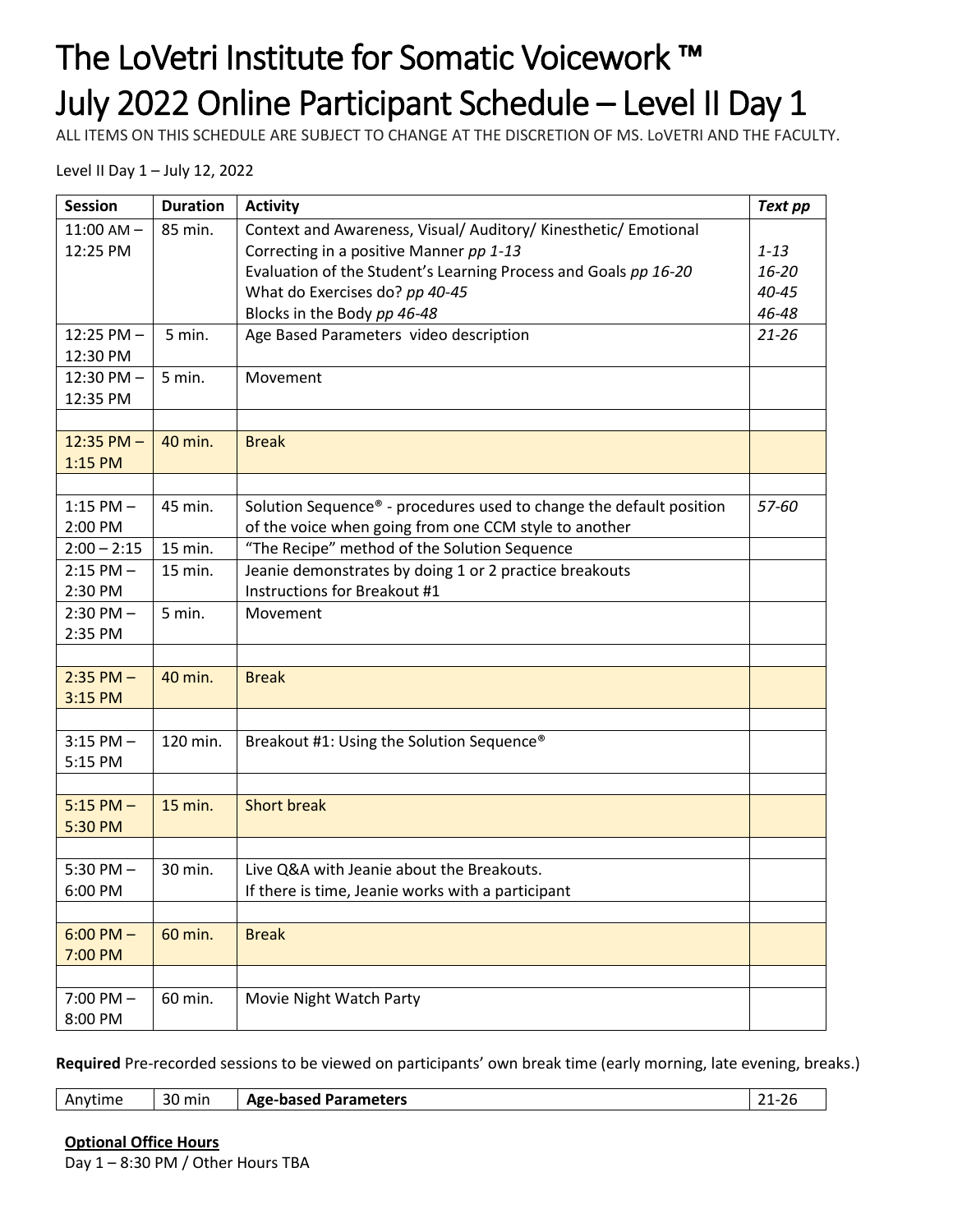### The LoVetri Institute for Somatic Voicework ™ July 2022 Online Participant Schedule – Level II Day 2

Level II Day 2 – July 13, 2022

| <b>Session</b> | <b>Duration</b> | <b>Activity</b><br><b>Text pp</b>                                  |           |
|----------------|-----------------|--------------------------------------------------------------------|-----------|
| $11:00$ AM $-$ | 85 min.         | Body Work Guest Lecture: Janis Brenner                             |           |
| 12:25 PM       | 5 min.          | <b>Movement Break</b>                                              |           |
|                |                 |                                                                    |           |
| $12:30$ PM $-$ | 45 min.         | <b>Break</b>                                                       |           |
| 1:15 PM        |                 |                                                                    |           |
|                |                 |                                                                    |           |
| 1:15 PM $-$    | 120 min.        | Breakout #2: Using the Solution Sequence®                          |           |
| 3:15 PM        |                 |                                                                    |           |
|                |                 |                                                                    |           |
| $3:15$ PM $-$  | 45 min.         | <b>Break</b>                                                       |           |
| 4:00 PM        |                 |                                                                    |           |
|                |                 |                                                                    |           |
| 4:00 PM $-$    | 30 min.         | Performance Time Frame                                             | $13 - 15$ |
| 4:30 PM        |                 |                                                                    |           |
| 4:30 PM $-$    | 15 min.         | QA on Breakout                                                     |           |
| 4:45 PM        |                 |                                                                    |           |
|                |                 |                                                                    |           |
| $4:45 - 5:00$  | 15 min.         | <b>Short break</b>                                                 |           |
|                |                 |                                                                    |           |
| $5:00$ PM $-$  | 55 min.         | Jeanie works with a participant                                    |           |
| 5:55 PM        |                 |                                                                    |           |
| 5:55 PM $-$    | 5 min.          | Movement                                                           |           |
| 6:00 PM        |                 |                                                                    |           |
|                |                 |                                                                    |           |
| $6:00$ PM $-$  | 60 min.         | <b>Break</b>                                                       |           |
| 7:00 PM        |                 |                                                                    |           |
|                |                 |                                                                    |           |
| $7:00$ PM $-$  | 60 min.         | Participant Zoom Recital (2 minute cuts). Must sign up in advance. |           |
| 8:00 PM        |                 |                                                                    |           |

#### **Optional** Evening Session:

| $\overline{8:}30$ PM $\overline{-}$ | $-60$ min. | Test Collaboration – meet with other participants and discuss the Level |  |
|-------------------------------------|------------|-------------------------------------------------------------------------|--|
| l 9:30 PM                           |            | Il Exam questions.                                                      |  |

#### **Optional Office Hours**

Day 2 – 9:30 AM and 8:30 PM / Other Hours TBA